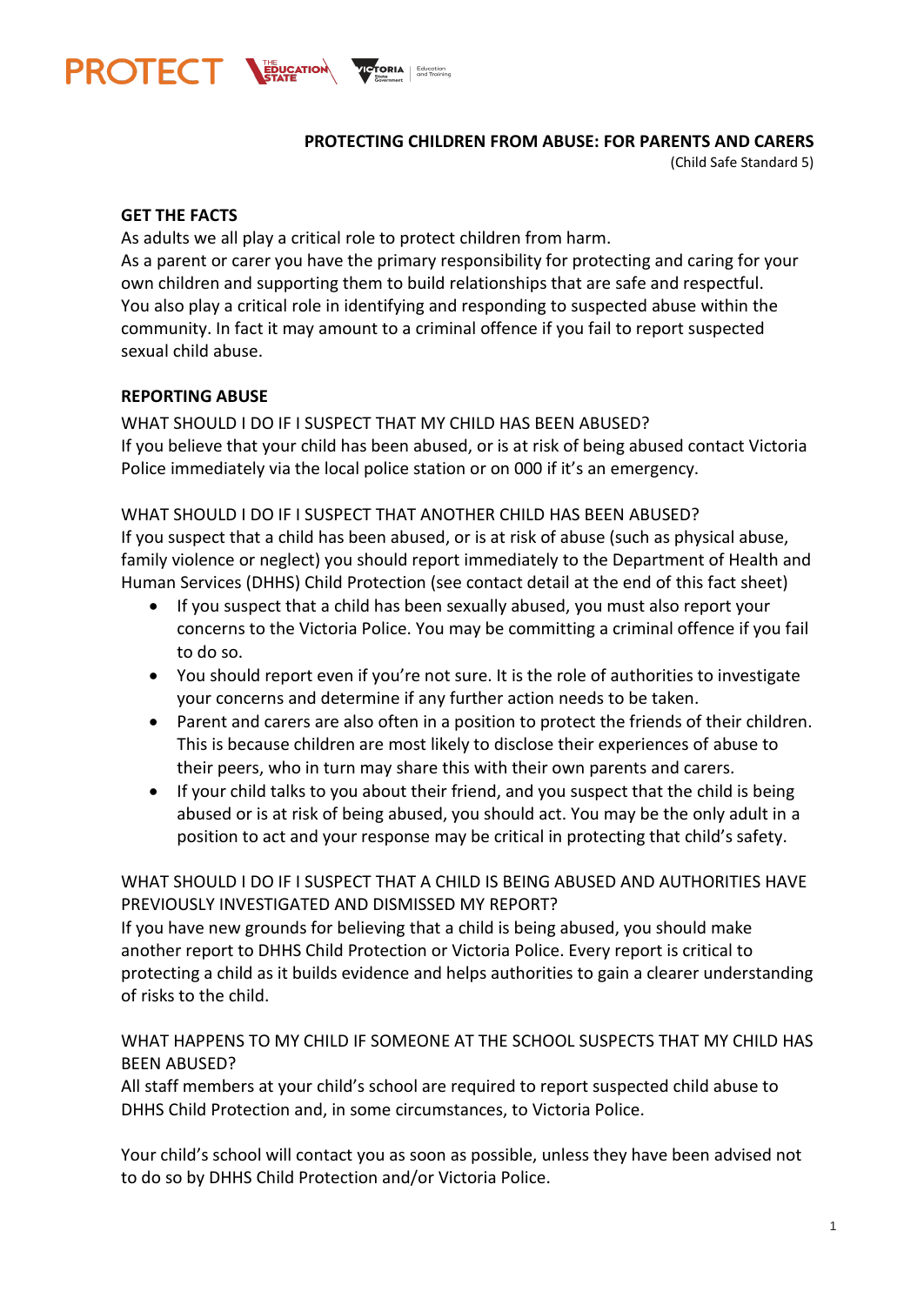Where appropriate the school will work with you to ensure that your child is provided with support, which may include referring them to wellbeing professionals.

# WHEN IS IT A CRIMINAL OFFENCE TO NOT REPORT SUSPECT ABUSE?

Any adult may face criminal charges if they believe that another adult has committed a sexual offence against a child under 16 years of age and does not report this information to the police.

# **FACTS ON CHILD ABUSE**

WHAT IS CHILD ABUSE?

Child abuse:

- can include physical abuse, sexual abuse, grooming, emotional or physiological harm, neglect or family violence
- does not have to involve physical contact or force (eg, child sexual abuse can include talking to a child in a sexually explicit way)
- can be committed by any member of the community, including someone within a child's family or someone within the school setting

The trauma associated with child abuse can significantly impact upon the wellbeing and development of a child. This is why it is critical that we all respond immediately to any form of suspected abuse.

## WHAT ARE THE SIGNS THAT A CHILD HAS BEEN ABUSED?

There are a range of physical and behavioural indicators of child abuse. Most importantly you should act if you notice anything that causes you to form a reasonable belief that a child has been, or is at risk of being abused, including (but not limited to):

- a change in a child's behaviour (e.g. withdrawal, regressive behaviour, or non-age appropriate sexual behaviours)
- physical indicators of abuse (e.g. unexplained bruises, welts, signs of malnutrition)
- an inappropriate relationship between an adult and a child (e.g. inappropriate physical contact, unexplained gifts or phone/email contact)

# **THE SCHOOL'S ROLE**

HOW MUST SCHOOLS RESPOND TO SUSPECTED CHILD ABUSE?

All staff in Victorian schools are obligated to respond to any incident or suspicion of child abuse as outlined below:

# **1. Respond to the emergency**

Address any immediate health and safety needs (e.g. administer first aid or contact emergency services).

# **2. Inform authorities**

Report any reasonable belief that a child has been, or is at risk of being abused to the DHHS Child Protection or Victoria Police.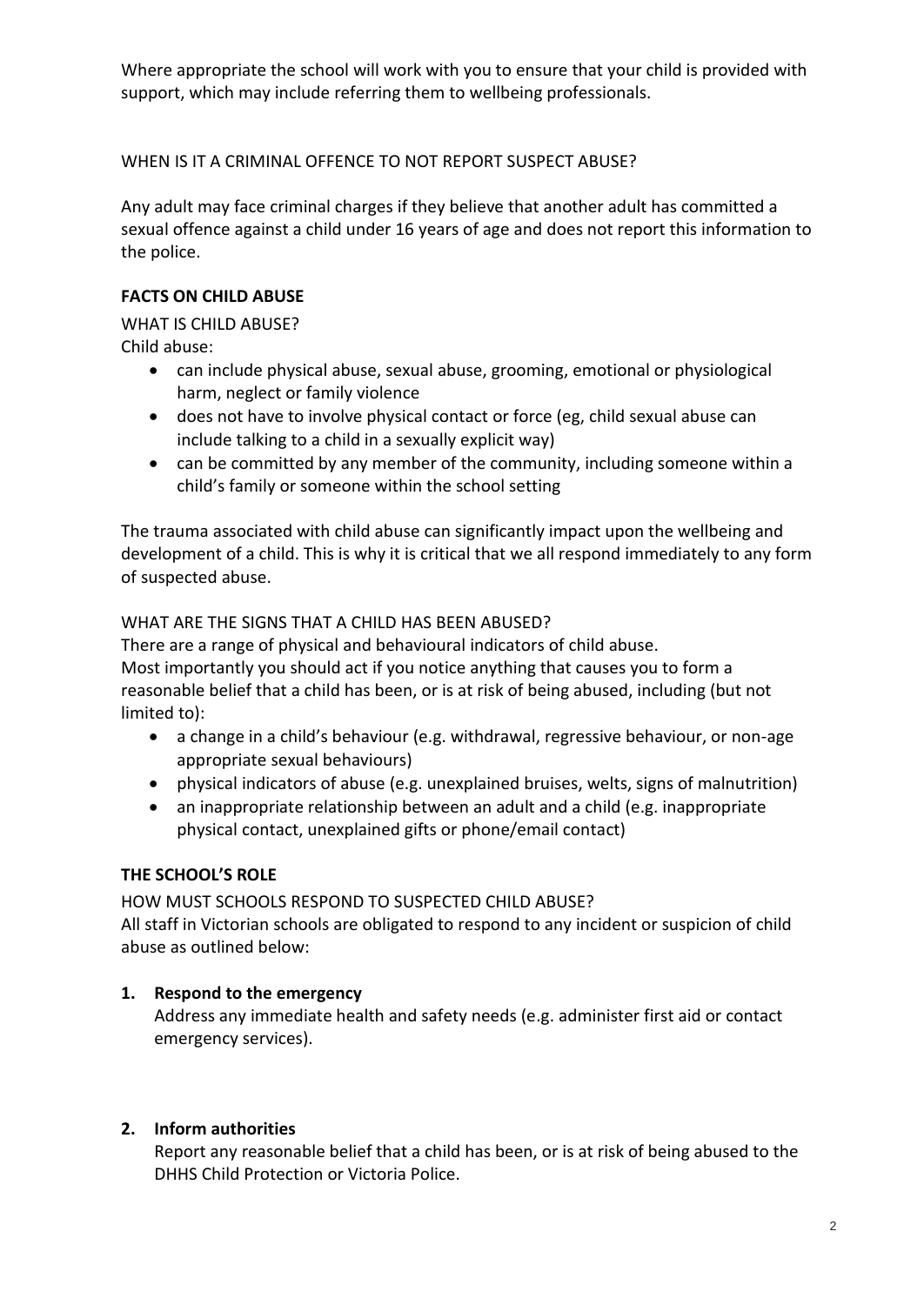### **3. Contact parents/carers when appropriate**

Contact parents/carers once authorities advise that it is safe and appropriate to do so.

Ideally parents/carers will play a central role in providing support for their children, however schools will be instructed not to contact parents/carers in circumstances where this may impede an investigation or place the child at greater risk.

### **4. Provide ongoing support for all children impacted by the abuse**

Provide appropriate support for all children impacted by abuse. This will likely include ongoing counselling from professionals. The child's ongoing support will be documented in a Student Support Plan.

These actions are outlined in further detail in Identifying and Responding to All Forms of Abuse in Victorian Schools.

ARE THE STAFF AT MY CHILD'S SCHOOL REQUIRED TO REPORT CHILD ABUSE?

Yes – all staff at your child's school are required by law to report any reasonable belief that a child has been abused, or is at risk of abuse.

In some circumstances, it may be a criminal offence for school staff to fail to report child abuse to the authorities.

### **PROTECTING MY CHILD**

WHAT CAN LDO TO HELP EDUCATE AND PROTECT MY CHILD FROM ABUSE?

Have a chat to your child and make sure that he or she knows that no one is allowed to threaten, hurt or touch them in a way that makes them feel uncomfortable.

Every relationship should be respectful and no one should behave in a way that makes them feel unsafe or afraid.

Your child's school will also be supporting your child in learning about their rights to be safe and respected. Victorian government schools are teaching the *Respectful Relationships* program which promotes positive attitudes and behaviours and is aimed at preventing family violence.

## **WHAT SHOULD I TALK ABOUT WHEN I EXPLAIN SAFETY TO MY CHILD?**

There are some things you can do at home to build your child's understanding of safe and respectful relationships including:

- talking openly with your child about their feelings and relationships
- being sure that they understand you will listen and act if they are concerns about how anyone is treating them
- using the correct names for body parts and having age-appropriate conversations about touching and sexual activity
- letting your child know that adults should never harm or act in a sexual way with any child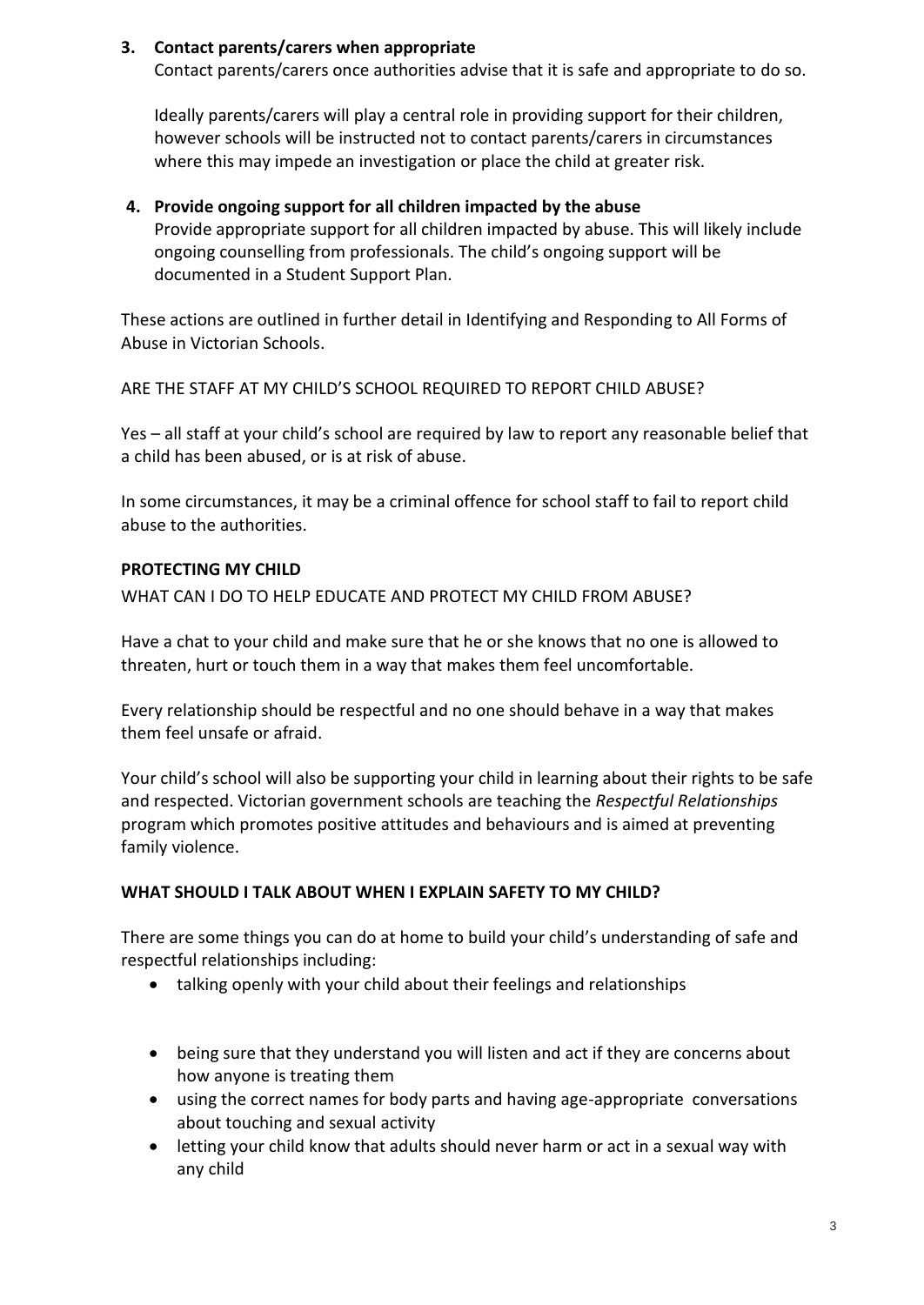### **KEEPING CHILDREN SAFE OUTSIDE OF THE HOME OR SCHOOL**

You play a critical role in ensuring that your children are spending time in safe places.

In Victoria all people who are working with your children such as coaches and music teachers need to have a current *Working With Children Check*.

You may like to check that any staff and volunteers spending time with your child after school hours and on weekend have a valid *Working With Children Check*.

If you think that you may need some help to keep your children safe from harm and support their healthy development, it is important you find some help. Visit the Victorian Government's Better Health Channel for information on seeking support:

*<https://www.betterhealth.vic.gov.au/health/healthyliving/parenting-support-to-help-prevent-abuse>*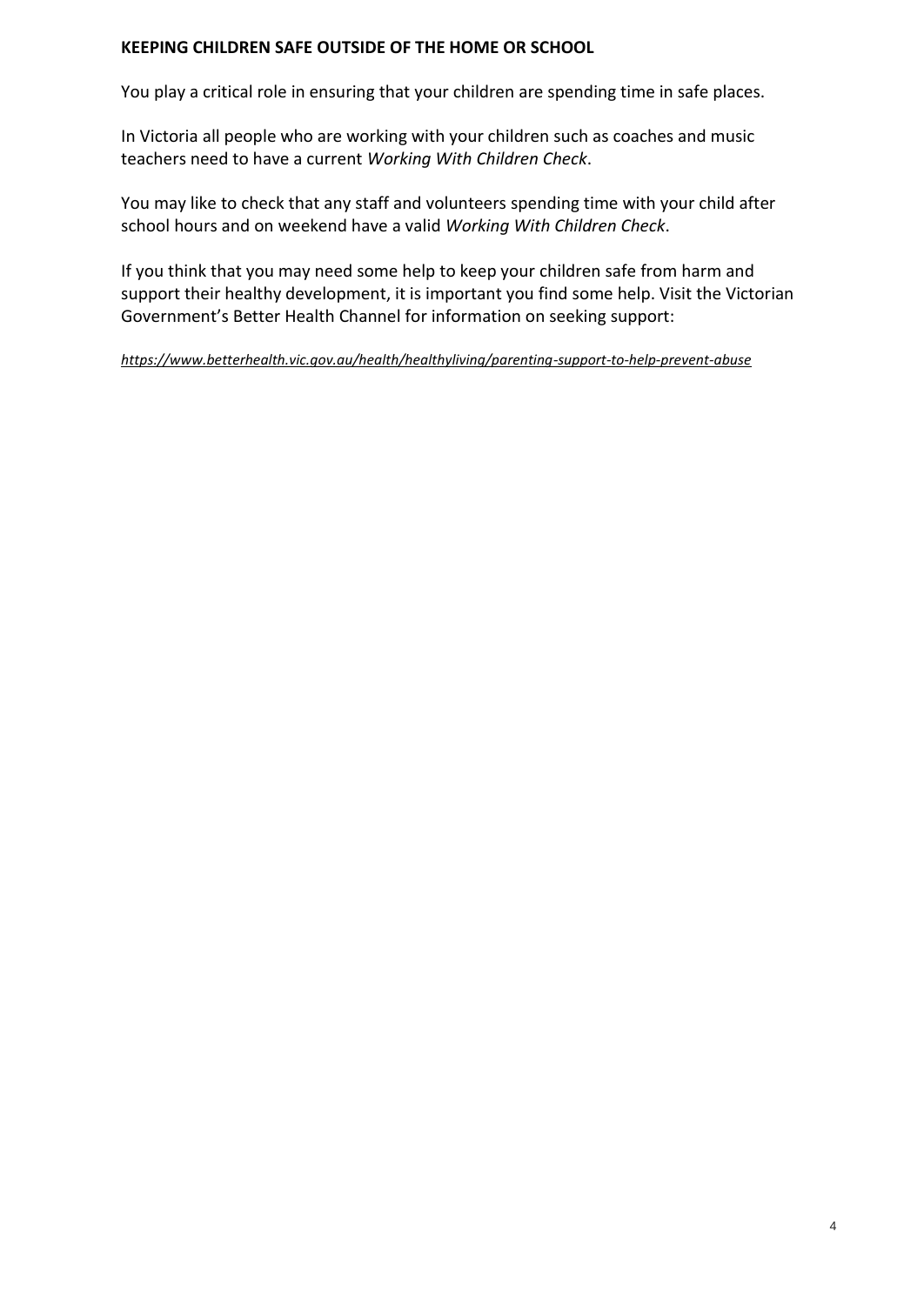#### **FURTHER INFORMATION**

WHERE CAN I GO FOR MORE INFORMATION AND SUPPORT?

You can contact DHHS Child Protection and Victoria Police directly to discuss any concerns you may have for the wellbeing of a child (see contact details on the next page)

If you have any concerns about your child or another child at your child's school talk to the principal or another staff member at the school about your concerns. You can also raise this matter with DHHS Child Protection and the Victoria Police.

For further information on where to go for support to keep your children safe from harm visit the Victorian Government's [Better Health Channel:](https://www.betterhealth.vic.gov.au/health/healthyliving/parenting-support-to-help-prevent-abuse)

[https://www.betterhealth.vic.gov.au/health/healthyliving/parenting-support-to-help](https://www.betterhealth.vic.gov.au/health/healthyliving/parenting-support-to-help-prevent-abuse)[prevent-abuse](https://www.betterhealth.vic.gov.au/health/healthyliving/parenting-support-to-help-prevent-abuse)

For more information on:

- your child's school's role in preventing and managing child abuse: [www.education.vic.gov.au/protect](http://www.education.vic.gov.au/protect)
- indicators of abuse, visit [www.education.vic.gov.au/protect](http://www.education.vic.gov.au/protect)

If you are concerned or unsure about your school's response and/or would like to talk to someone outside of the school please contact:

 Victorian Government schools Regional Office (www.education.vic.gov.au/about/contact/Pages/regions.aspx)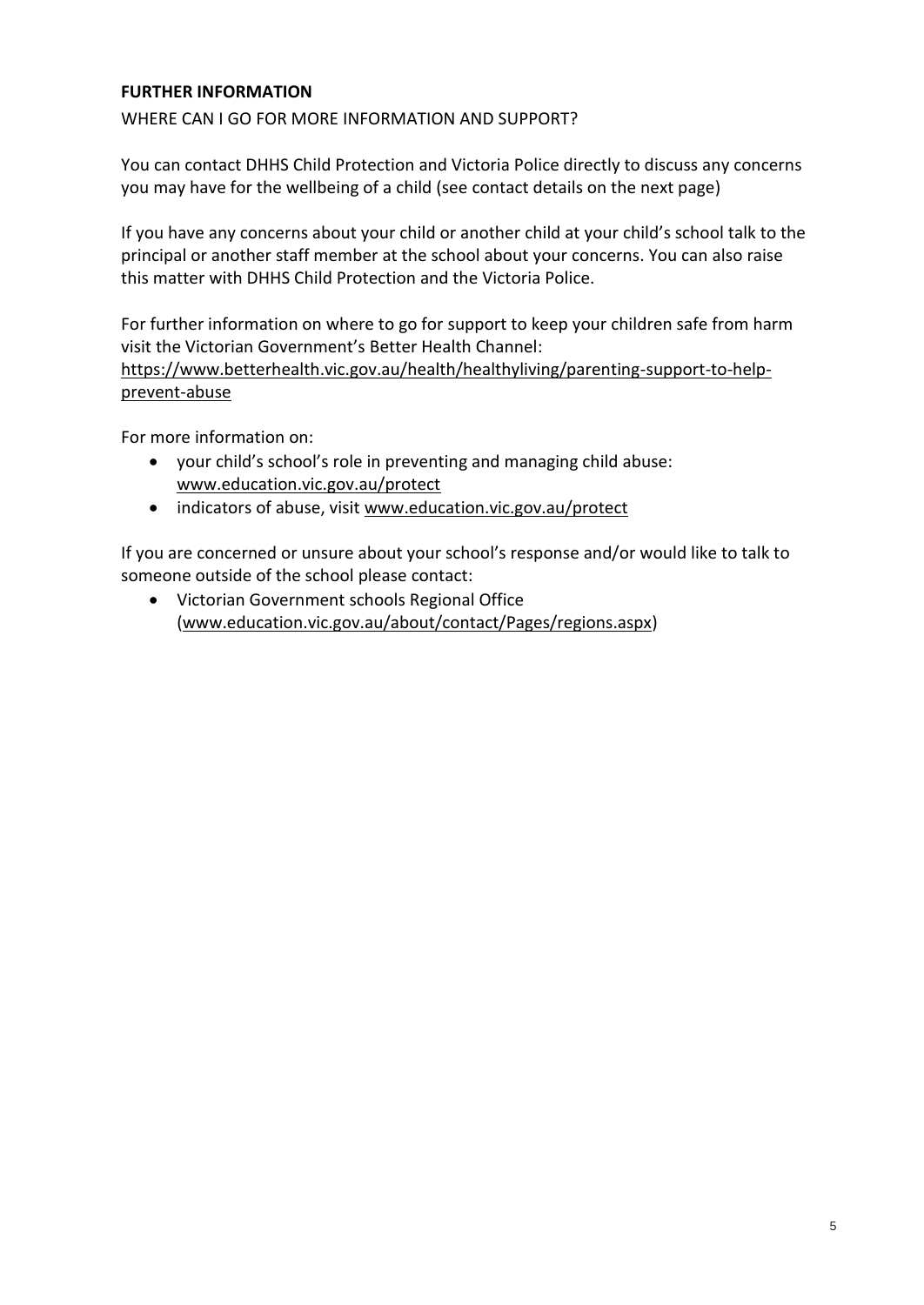#### **CONTACT NUMBERS**

| <b>24 HOUR SERVICES</b>                 |                   |
|-----------------------------------------|-------------------|
| Victoria Police                         | 000               |
| Department of Health and Human Services | 131 278           |
| <b>Child Protection</b>                 |                   |
| Department of Education and Training    | $(03)$ 9589 6266  |
| <b>Security Services Unit</b>           |                   |
|                                         |                   |
| DEPARTMENT OF EDUCATION AND TRAINING    |                   |
| <b>Security Services Unit</b>           | $(03)$ 9589 6266  |
| Student Incident and Recovery Unit      | (03) 9637 2934    |
|                                         | or (03) 9637 2487 |
| <b>Legal Division</b>                   | (03) 9637 3146    |
| Employee Assistance Program             | 1300 361 008      |
| <b>Employee Health</b>                  | (03) 9637 2395    |
| <b>Employee Conduct Branch</b>          | (03) 9637 2595    |
| <b>Privacy Unit</b>                     | $(03)$ 9637 3601  |
| <b>International Division</b>           | (03) 9651 3976    |
| <b>Communications Division</b>          | $(03)$ 9637 2871  |
|                                         |                   |
| <b>REGIONAL</b>                         |                   |
| <b>NORTH EASTERN VICTORIA</b>           |                   |
|                                         |                   |
| General enquiries                       | 1300 333 231      |
| Benalla office                          | $(03)$ 8392 9500  |
| Glen Waverley office                    | (03) 8392 9300    |
| <b>NORTH WESTERN VICTORIA</b>           |                   |
| Bendigo office                          | $(03)$ 5337 8444  |
| Coburg office                           | (03) 9488 9488    |
|                                         |                   |
| <b>SOUTH EASTERN VICTORIA</b>           |                   |
| Dandenong office                        | $(03)$ 8765 5600  |
| Moe office                              | (03) 5127 0400    |
|                                         |                   |
| <b>SOUTH WESTERN VICTORIA</b>           |                   |
| General inquiries                       | 1300 333 232      |
| <b>Ballarat office</b>                  | $(03)$ 5337 8444  |
| Footscray office                        | $(03)$ 8397 0300  |
| Geelong office                          | (03) 5225 1000    |
| Horsham office                          | $(03)$ 5310 5200  |
| Warrnambool office                      | 1300 333 232      |
|                                         |                   |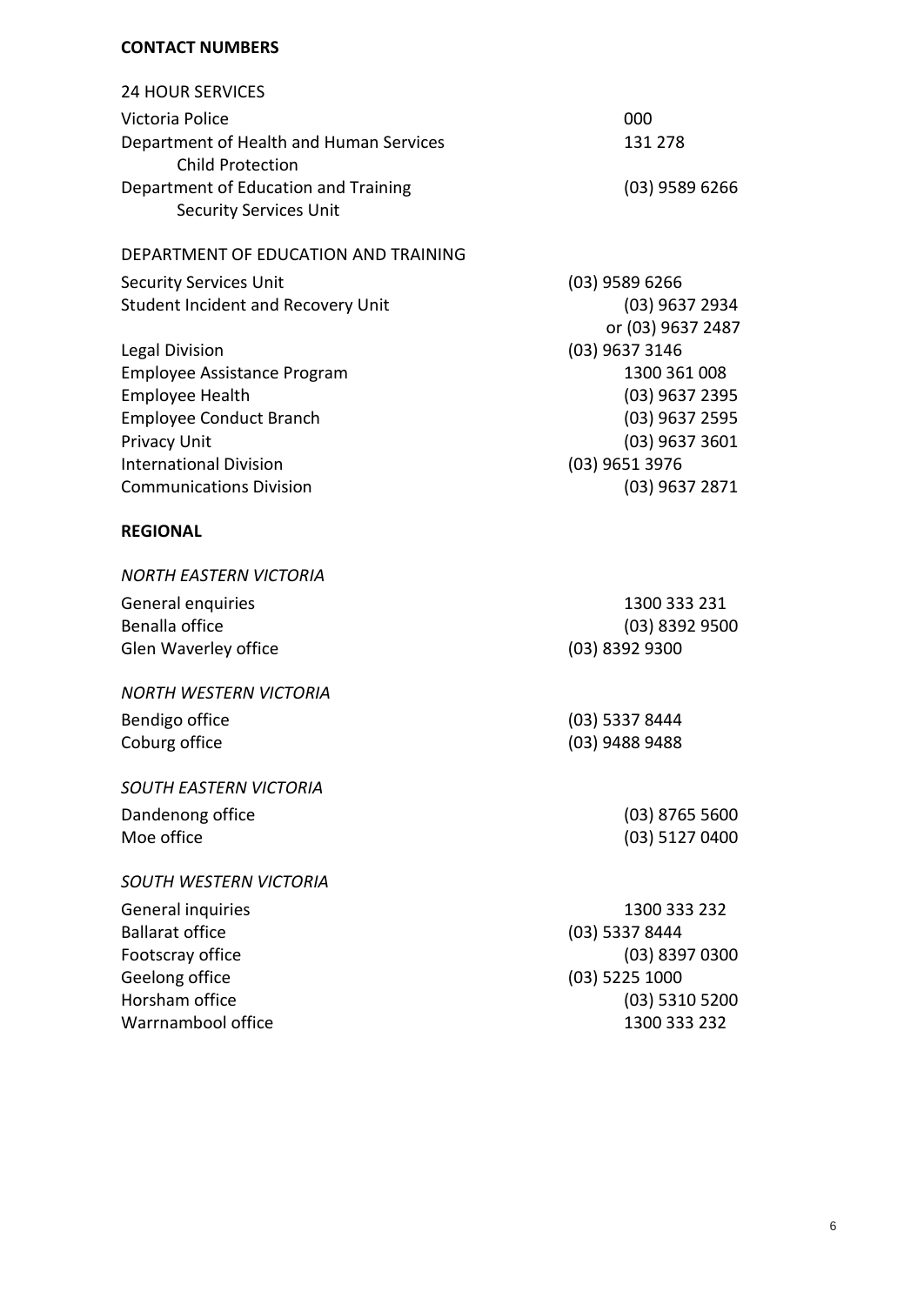### DEPARTMENT OF HEALTH AND HUMAN SERVICES CHILD PROTECTION

| <b>Region</b>                                              | <b>Local Government Areas (LGAs)</b>                                                                                                                                                                                                                                    | <b>Phone No</b> |
|------------------------------------------------------------|-------------------------------------------------------------------------------------------------------------------------------------------------------------------------------------------------------------------------------------------------------------------------|-----------------|
| Northern and<br>western<br>suburban LGAs                   | Banyule, Brimbank, Darebin, Hobsons Bay, Hume,<br>Maribyrnong, Melbourne, Melton, Moonee Valley,<br>Moreland, Nillumbik, Whittlesea, Wyndham, Yarra.                                                                                                                    | 1300 664 977    |
| Eastern<br>suburban LGAs                                   | Boroondara, Knox, Manningham, Maroondah,<br>Monash, Whitehorse, Yarra Ranges.                                                                                                                                                                                           | 1300 360 391    |
| Southern<br>suburban LGAs                                  | Bayside, Cardinia, Casey, Frankston, Glen Eira,<br>Greater Dandenong, Kingston, Mornington<br>Peninsula, Port Phillip, Stonnington.                                                                                                                                     | 1300 655 795    |
| <b>West Rural and</b><br><b>Regional LGSs</b>              | Ararat, Ballarat, Golden Plains, Hepburn,<br>Hindmarsh, Horsham, Moorabool, Northern<br>Grampians, Pyrenees, West Wimmera,<br>Yarriambiack, Colac-Otway, Corangamite, Glenelg,<br>Greater Geelong, Moyne, Queenscliffe, Southern<br>Grampians, Surf Coast, Warrnambool. | 1800 075 599    |
| North-western<br>rural and<br>regional LGAs                | Buloke, Campaspe, Central Goldfields,<br>Gannawarra, Greater Bendigo, Loddon, Macedon<br>Ranges, Mildura, Mount Alexander, Swan Hill.                                                                                                                                   | 1800 675 598    |
| North-eastern<br>rural and<br>regional LGAS                | Alpine, Benalla, Greater Shepparton, Indigo,<br>Mansfield, Mitchell, Moira, Murrindindi,<br>Strathbogie, Towong, Wangaratta, Wodonga.                                                                                                                                   | 1800 650 227    |
| Eastern and<br>south-eastern<br>rural and<br>regional LGAs | Bass Coast, Baw Baw, East Gippsland, Latrobe,<br>South Gippsland, Wellington.                                                                                                                                                                                           | 1800 020 202    |

| 1800 705 211<br>Alpine<br>1300 783 341<br>Ararat<br><b>Ballarat</b><br>1300 783 341<br>(03) 9450 0955<br>Banyule |  |
|------------------------------------------------------------------------------------------------------------------|--|
|                                                                                                                  |  |
|                                                                                                                  |  |
|                                                                                                                  |  |
|                                                                                                                  |  |
| (03) 5662 5150<br><b>Bass Coast</b>                                                                              |  |
| 1800 339 100<br>Baw Baw                                                                                          |  |
| 1300 367 441<br><b>Bayside</b>                                                                                   |  |
| <b>Benalla</b><br>1800 705 211                                                                                   |  |
| Boroondara<br>1300 762 125                                                                                       |  |
| <b>Brimbank</b><br>1300 138 180                                                                                  |  |